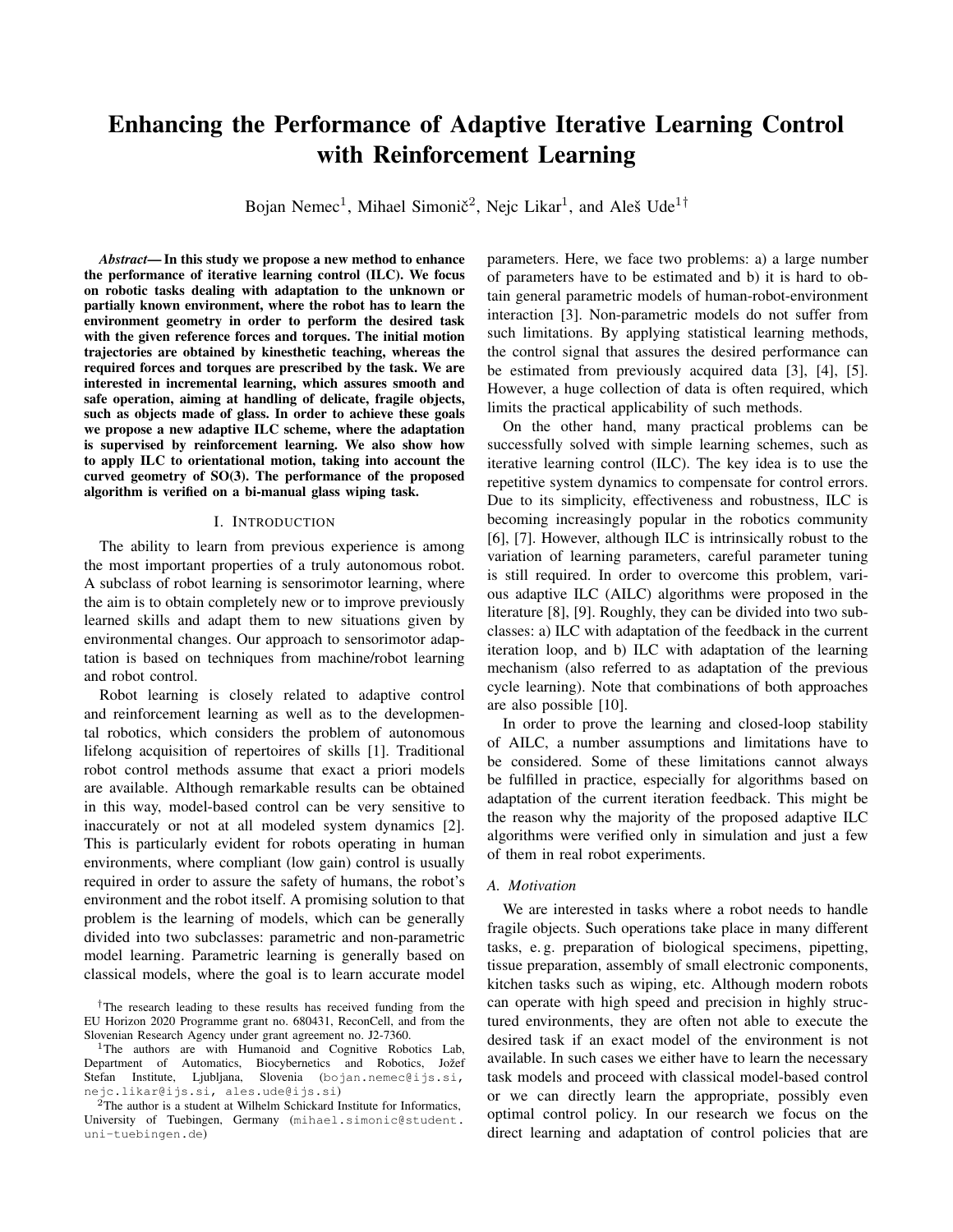needed to accomplish the given tasks. Our approach is to learn such control policies incrementally. We ensure safe and efficient robot performance before the optimal control policy has been learnt by exploiting compliance of modern robotic systems such as KUKA LWR 4. To achieve these goals we propose a new adaptive ILC algorithm, which is based on a gain switching technique proposed in [9]. The initial robot policy is obtained by kinesthetic teaching, but such policies are rarely optimal and have to be improved. The proposed adaptive ILC algorithm is combined with state of the art reinforcement learning approach  $PI^2$ , which enhances its performance and improves the robustness of the resulting control policy. Moreover, it provides stable learning also with sub-optimal learning parameters. One of the most important properties of the proposed algorithm is that in contrast to other adaptive iterative learning control methods, the desired compliance does not change during the adaptation process. It is thus applicable to robots interacting with humans and/or handling fragile objects.

The rest of the paper is organized as follows. In Section 2 we introduce the proposed adaptive iterative learning control algorithm and discuss the stability of the proposed scheme. In Section 3 we describe the main result of the paper, which is the synergy of ILC and reinforcement learning (RL) algorithms. The performance of the proposed algorithm is validated in Section 4, where we apply the proposed framework to the bi-manual glass wiping task. We conclude with a discussion of benefits of the proposed approach.

# II. ADAPTIVE ITERATIVE LEARNING CONTROLLER

Most of adaptive iterative learning controllers (AILC) adjust their parameters after the completion of each learning cycle. As previously explained, they can be divided into two categories: a) ILC with adaptation of the feedback in the current iteration loop, and b) ILC with adaptation of the learning mechanism. These two approaches are also referred to as current cycle AILC and previous cycle AILC, respectively [11]. The proposed approach belongs to the second class of algorithms. The main motivation for us was to assure compliant behavior of the robot with low feedback gains, which cannot be achieved with current cycle AILC. Another reason is that the feedback stability in current cycle is always assured (providing that we properly designed the feedback control), since the feedback does not change through iteration. The only concern was thus to assure the learning stability.

We assume that the dynamics of  $n$  degrees of freedom robot interacting with the environment modeled as

$$
\boldsymbol{\tau} = \mathbf{H}\ddot{\boldsymbol{\theta}} + \mathbf{h} + \mathbf{J}^T \begin{bmatrix} \mathbf{f} \\ \boldsymbol{\gamma} \end{bmatrix}
$$
 (1)

where  $\tau \in \mathbb{R}^n$  is a vector of joint torques,  $\mathbf{H} \in \mathbb{R}^{n \times n}$ is a symmetric, positive definite inertia matrix,  $\mathbf{h} \in \mathbb{R}^n$ contains nonlinear terms due to the centrifugal, Coriolis, friction and gravity forces,  $J \in \mathbb{R}^{6 \times n}$  is the robot Jacobian, and  $f, \gamma \in \mathbb{R}^3$  are the external contact forces and torques acting on the robot's end-effector.  $\boldsymbol{\theta} \in \mathbb{R}^n$  denotes the joint

angles. The relationship between joint space and Cartesian space accelerations is given by the following formula [12]

$$
\ddot{\theta} = \mathbf{J}_{\mathbf{H}}^{+} \left( \begin{bmatrix} \ddot{\mathbf{p}} \\ \dot{\boldsymbol{\omega}} \end{bmatrix} - \dot{\mathbf{J}} \dot{\theta} \right) + \mathbf{N} \boldsymbol{\xi}, \tag{2}
$$

where  $J_H^+ = H^{-1}J^T(JH^{-1}J^T)^+ = H^{-1/2}(JH^{-1/2})^+$ denotes the inertia weighted pseudo-inverse of **J**.  $\xi \in \mathbb{R}^n$ is an arbitrary vector that determines the null space motion and  $N \in \mathbb{R}^{n \times n}$  is the projection matrix onto the null space of inertia weighted Jacobian. It can be computed as  $N = I - J_H^+ J$ . By inserting (2) into (1) we obtain a general form control law for a redundant robot [13]

$$
\tau_c = \mathbf{H}\mathbf{J}_{\mathbf{H}}^+ \left( \left[ \begin{array}{c} \ddot{\mathbf{p}}_c \\ \dot{\boldsymbol{\omega}}_c \end{array} \right] - \dot{\mathbf{J}}\dot{\boldsymbol{\theta}} \right) + \mathbf{H}\mathbf{N}\boldsymbol{\xi}_c + \mathbf{h} + \mathbf{J}^T \left[ \begin{array}{c} \mathbf{f} \\ \boldsymbol{\gamma} \end{array} \right].
$$
 (3)

Here parameters  $\ddot{\mathbf{p}}_c$ ,  $\dot{\boldsymbol{\omega}}_c$ , and  $\boldsymbol{\xi}_c$  are used as control inputs that should be set in such way that the task space tracking error is minimized. The first term in Eq. (3) is the task controller, the second term is the null space controller and the third and the fourth term compensate for the non-linear robot dynamics and external forces, respectively. According to the well known impedance control law [14] we choose the task command inputs  $\ddot{\mathbf{p}}_c$ ,  $\dot{\boldsymbol{\omega}}_c$  as

$$
\ddot{\mathbf{p}}_c = \ddot{\mathbf{p}}_d + \mathbf{M}_p^{-1} (\mathbf{D}_p \dot{\mathbf{e}}_p + \mathbf{K}_p \mathbf{e}_p - \mathbf{f}), \tag{4}
$$

$$
\dot{\boldsymbol{\omega}}_c = \dot{\boldsymbol{\omega}}_d + \mathbf{M}_q^{-1} (\mathbf{D}_q \mathbf{e}_{\omega} + \mathbf{K}_q \mathbf{e}_q - \boldsymbol{\gamma}), \tag{5}
$$

where subscript  $_d$  denotes the desired values and variables without the subscript are the current values as received from the robot.  $M_p$ ,  $M_q$ ,  $D_p$ ,  $D_q$ ,  $K_p$  and  $K_q$  are positive definite, diagonal mass and inertia matrices, positional and rotational damping matrices, positional and rotational stiffness matrices, respectively. By subtracting the measured forces and torques in Eq. (4) and (5) and adding them back to (3) we preserve compliance and obtain decoupled behavior of the system. The position and orientation tracking errors are defined as  $e_p = p_d - p$ ,  $e_\omega = \omega_d - \omega$ , and  $e_q =$  $2\log(\mathbf{q}_d * \overline{\mathbf{q}})$ . We use unit quaternions  $\mathbf{q} = (v, \mathbf{u}) \in \mathbb{R}^4$  to represent orientations and quaternion logarithm to compute the quaternion difference  $\mathbf{e}_q \log : \mathbf{S} \mapsto \mathbb{R}^3$  [15], [16], which is defined as

$$
\log(\mathbf{q}) = \log(v, \mathbf{u}) = \begin{cases} \arccos(v) \frac{\mathbf{u}}{\|\mathbf{u}\|}, \ \mathbf{u} \neq 0 \\ [0, 0, 0]^{\mathrm{T}}, \ \text{otherwise} \end{cases}, \quad (6)
$$

where S is a unit sphere in  $\mathbb{R}^4$ . Its inverse, i.e. the exponential map  $\exp : \mathbb{R}^3 \mapsto S$ , is defined as

$$
\exp(\mathbf{r}) = \begin{cases} \left( \cos \left( \|\mathbf{r}\| \right), \sin \left( \|\mathbf{r}\| \right) \frac{\mathbf{r}}{\|\mathbf{r}\|} \right), \mathbf{r} \neq 0 \\ \left( 1, \left[ 0, 0, 0 \right]^{\mathrm{T}} \right), \text{ otherwise} \end{cases} (7)
$$

In Eq. (4) and (5)  $M_p$ ,  $M_q$ ,  $D_p$ ,  $D_q$ ,  $K_p$  and  $K_q$  are positive definite, diagonal mass and inertia matrices, positional and rotational damping matrices, positional and rotational stiffness matrices, respectively.

We control the robot by inserting command accelerations (4) and (5) into (3). Taking into account Eq. (2), the target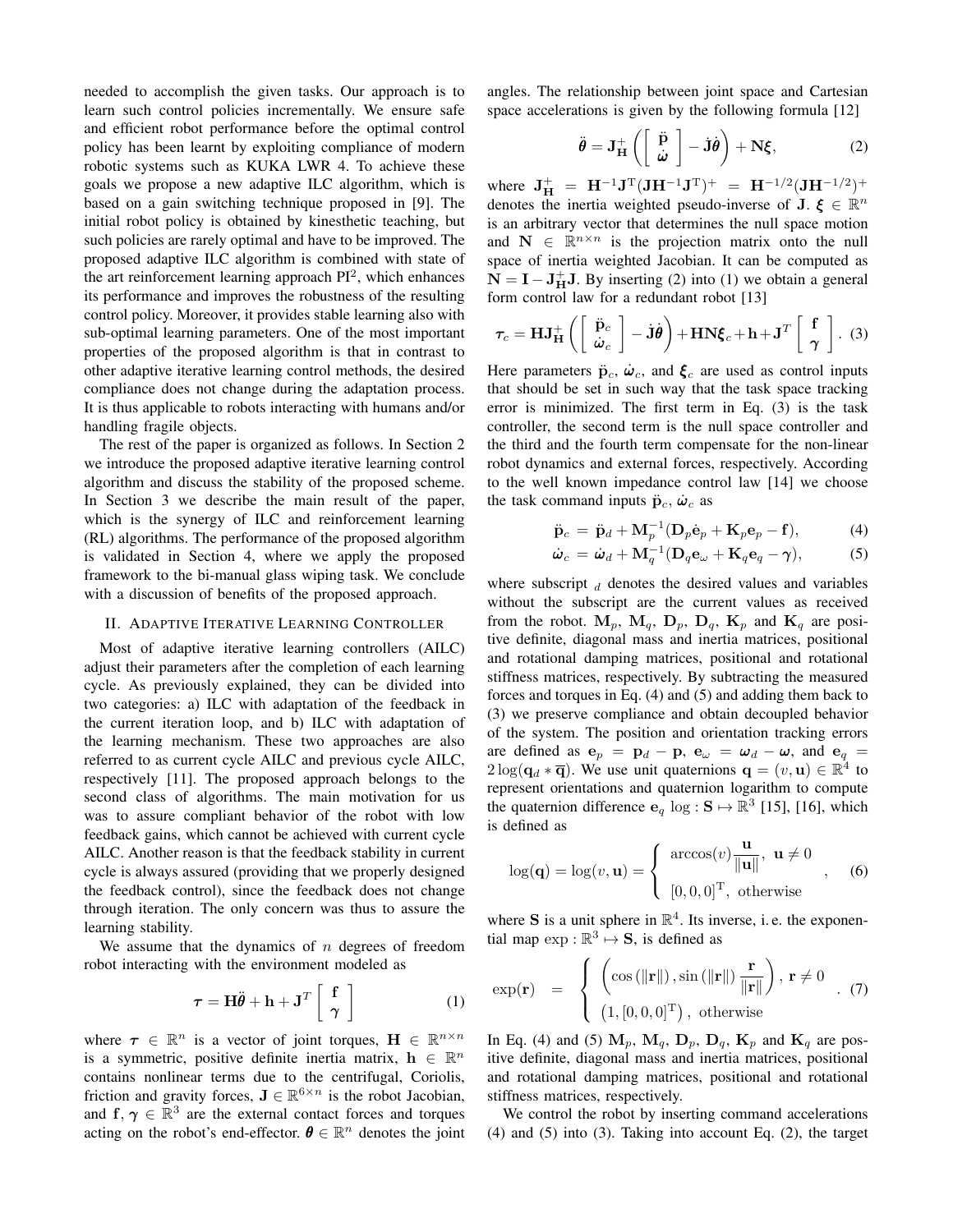dynamics of the system is described by a set of 6 decoupled equations in the form

$$
\mathbf{M}_p \ddot{\mathbf{e}}_p + \mathbf{D}_p \dot{\mathbf{e}}_p + \mathbf{K}_p \mathbf{e}_p = \mathbf{f},\tag{8}
$$

$$
\mathbf{M}_q \dot{\mathbf{e}}_\omega + \mathbf{D}_q \mathbf{e}_\omega + \mathbf{K}_q \mathbf{e}_q = \boldsymbol{\gamma}.
$$
 (9)

In our real robot implementation of the impedance control, the desired acceleration and velocity terms are not present in  $\dot{\mathbf{e}}_p$ ,  $\ddot{\mathbf{e}}_p$ ,  $\mathbf{e}_{\omega}$ , and  $\dot{\mathbf{e}}_{\omega}$  that are used in impedance equations (4) and (5). The purpose of this simplification is to guarantee the passivity of the system when the end effector is in contact with the environment [17]. We further simplify the control scheme  $(4) - (5)$  by selecting the desired mass and inertia matrices as identity, as it is common in impedance control [18].

By properly selecting the null space command input  $\xi_c$ , one can control the null space motion of the robot. Khatib [19] suggested to calculate it as follows

$$
\boldsymbol{\xi}_c = -\mathbf{K}_n \dot{\boldsymbol{\theta}},\tag{10}
$$

which results in an energy dissipation controller.

## *A. AILC within the feedforward adaptation loop*

As explained in the introduction, our goal is to control contact forces. Force control can be accomplished in admittance mode by modifying the reference positions and orientations [20], i. e. we can adjust the contact forces and torques by controlling the commanded positions and orientations. We apply the standard ILC algorithm [6] to implement the adaptation of the commanded positions

$$
\mathbf{p}_{d,l}(k) = \mathbf{p}_0(k) + \Delta \mathbf{p}_l(k) + \mathbf{C}_p \mathbf{e}_{f,l}(k), \quad (11)
$$

$$
\Delta \mathbf{p}_l(k) = \mathcal{Q}(\Delta \mathbf{p}_{l-1}(k) + \mathbf{L}_{p,l} \mathbf{e}_{f,l-1}(k)), \quad (12)
$$

where force tracking errors are defined as  $e_f(k) = f_d(k)$  –  $f(k)$  with  $f<sub>d</sub>(k)$  and  $f(k)$  being the desired and actual forces, respectively, while  $p_0(k)$  are the positions on the initial positional reference trajectory. For orientations we propose a modification of the standard ILC to account for nonlinear structure of the rotation space

$$
\mathbf{q}_{d,l}(k) = \exp\left(\frac{1}{2}\left(\mathbf{C}_q \mathbf{e}_{\gamma,l}(k) + \Delta \mathbf{q}_l(k)\right)\right) * \mathbf{q}_0(k), \quad (13)
$$

$$
\Delta \mathbf{q}_l(k) = \mathcal{Q}(\Delta \mathbf{q}_{l-1}(k) + \mathbf{L}_{q,l} \mathbf{e}_{\gamma,l-1}(k+1)), \tag{14}
$$

where torque tracking errors are defined as  $e_\gamma(k) = \gamma_d(k)$  –  $\gamma(k)$  with  $\gamma_d(k)$  and  $\gamma(k)$  being the desired and actual torques, respectively, while  $\mathbf{q}_0(k)$  are the orientations on the initial orientational reference trajectory. Index  $k, 1 \leq k \leq T$ denotes the time sample,  $T = \tau/\Delta t$  is the number of samples,  $\tau$  the duration of the trajectory, and  $\Delta t$  the sampling time. Subscript l denotes the learning cycle.  $\mathbf{C}_p \in \mathbb{R}^{3 \times 3}$ ,  $\mathbf{C}_q \in \mathbb{R}^{3 \times 3}$ ,  $\mathbf{L}_p \in \mathbb{R}^{3 \times 3}$  and  $\mathbf{L}_q \in \mathbb{R}^{3 \times 3}$  are diagonal, positive definite gain matrices and  $Q$  is a discrete implementation of a low pass filter. Note that the learned  $\Delta p \in \mathbb{R}^3$ and  $\Delta q \in \mathbb{R}^3$  are translational and rotational displacements, which are initialized to 0 at the beginning of learning. The aim of ILC is to compute  $\Delta p$  and  $\Delta q$  so that the modified



Fig. 1. Block diagram of the position part of the force based adaptation scheme. The arrow through  $L_p$  block indicates that  $L_p$  is not constant but changes with every learning cycle.

trajectories  $\mathbf{p}_d = \Delta \mathbf{p} + \mathbf{p}_0$ ,  $\mathbf{q}_d = \exp\left(\frac{1}{2}\Delta \mathbf{q}\right) * \mathbf{q}_0$  track the desired forces and torques.

Eqs.  $(11) - (14)$  define an ILC algorithm without adjustment. To achieve faster convergence, we propose to adapt the learning gains as follows

$$
\mathbf{L}_{p,l} = \beta_l \mathbf{L}_{p,l-1}, \tag{15}
$$

$$
\mathbf{L}_{q,l} = \beta_l \mathbf{L}_{q,l-1}, \qquad (16)
$$

where  $\beta_l \geq 1$ . This adaptation rule is motivated by the work of [21].

Similarly to [22], the proposed algorithm is a combination of traditional impedance control law and admittance based iterative force adaptation with increasing gains. The role of learning is to compensate for the incompletely modeled robot and environment dynamics and to iteratively adjust contact forces by learning new reference positions. The main difference to [21] is that with our formulation the adaptation acts in the feedforward loop instead in the feedback loop. With this choice we can assure low feedback gains necessary for the intrinsically compliant behavior. On the other hand, the iterative adaptation of gains in the feedback loop as proposed in [21] was designed for free motion cases. It eventually results in a high-gain feedback control, which does not assure compliant behavior when interacting with the environment.

The overall control scheme is shown in Fig. 1. For the sake of simplicity, only the position part of the force adaptation scheme is shown in this diagram.

# *B. Stability of AILC within the feedforward adaptation loop*

To prove stability, we describe the environment with a stiffness model. According to the stiffness model, contact forces and torques in steady state can be computed as  $f = K_{sp}(p - p_e)$  and  $\gamma = 2K_{sq} \log(q * \overline{q}_e)$ , where  $p_e$ and  $q_e$  respectively denote the position and orientation of the contact point in the environment and  $\mathbf{K}_{sp}$ ,  $\mathbf{K}_{sq} \in \mathbb{R}^{3 \times 3}$ are the positive definite diagonal positional and rotational stiffness matrices.

We assume that the underlying impedance controller is properly designed to assure stable operation. Therefore, our concern is to examine how learning affects the stability of the system. For the sake of simplicity, learning stability will be examined only for adaptation of the positional part of the trajectory. Learning stability of ILC can be evaluated in time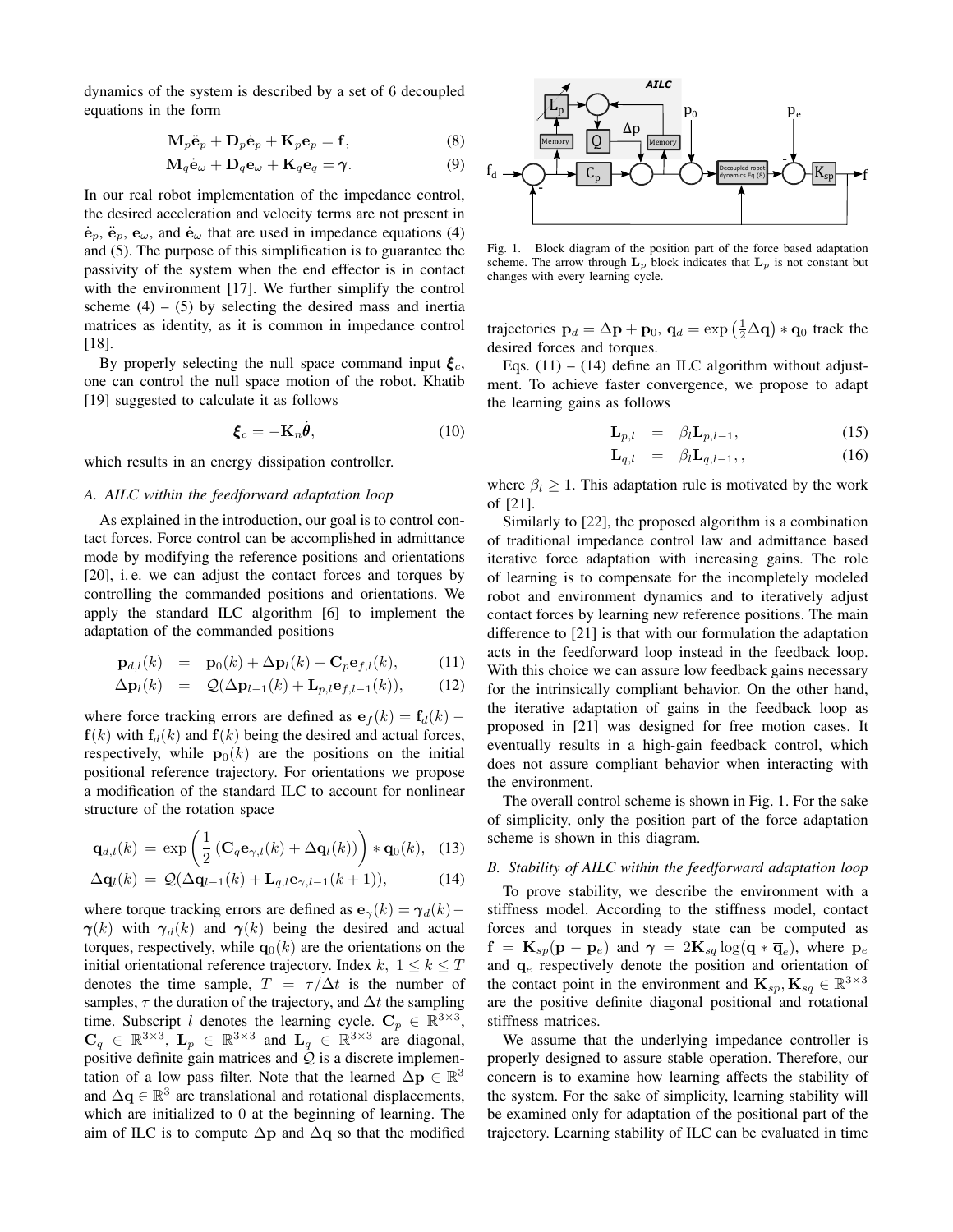domain applying framework of time-lifted system [6] or in frequency domain [23], [11]. Although both approaches lead to the similar results, frequency-domain analysis gives better insight on how to design stable learning.

Starting point of the frequency-domain analysis is to express the dynamics of the position controlled robot in s domain. We describe the response of the decoupled robot with the transfer function  $\mathbf{G}(s)$ , obtained applying Laplace transform  $\mathcal L$  to (8) and setting  $\ddot{\mathbf{p}}_d = \dot{\mathbf{p}}_d = 0$ , yielding  $\mathbf{P}(s) =$  $\frac{K_p \mathbf{p}_d - \mathbf{F}(s)}{s^2 + \mathbf{D}_p s + \mathbf{K}_p} = \mathbf{G}(s) (\mathbf{K}_p \mathbf{P}_d(s) - \mathbf{F}(s))$ . Here, we will use the notation that uppercase letters denote  $\mathcal L$  transform of the corresponding time dependent signal denoted with low letter.  $P(s)$  is thus L transform of  $p(k)$  and  $P_\delta(s)$  is L transform of  $\delta(k)$ , which is a signal that denotes upper bound of all disturbances induced by non-modeled robot dynamics and environment. The robot position controlled with impedance control law derived from (8) is

$$
\mathbf{P}(s) = \mathbf{G}(s)(\mathbf{K}_p \mathbf{P}_d(s) - \mathbf{F}(s)) + \mathbf{P}_\delta(s). \tag{17}
$$

To simplify the notation, we will omit explicit dependence on s in transfer functions and in  $\mathcal L$  transform of the signals in further stability analyses. According to the Fig. 1, the system output is the force at the TCP of the robot, which is modeled assuming known environment stiffness  $\mathbf{K}_{sp}$  as

$$
\mathbf{F}_{l} = \mathbf{K}_{sp}(\mathbf{K}_{p}\mathbf{G}\mathbf{P}_{l} - \mathbf{P}_{e} - \mathbf{P}_{\delta} - \mathbf{G}\mathbf{F}_{l}),
$$
 (18)  

$$
\mathbf{F}_{l} = \frac{\mathbf{K}_{sp}}{\mathbf{I} + \mathbf{K}_{sp}\mathbf{G}}(\mathbf{K}_{p}\mathbf{G}\mathbf{P}_{l} - \mathbf{P}_{e} - \mathbf{P}_{\delta})
$$

$$
= \mathbf{K}^{*}(\mathbf{G}^{*}\mathbf{P}_{l} - \mathbf{P}_{e} - \mathbf{P}_{\delta}),
$$

where  $P_e$  denotes the environment contact positions. New transfer functions  $K^*$  and  $G^*$  are introduced to simplify the notation. According to (11,12),  $\mathcal{L}$  transform of the error function  $\mathbf{E}_l$ , position update function  $\mathbf{P}_l$  and learned offset function ∆P are

$$
\mathbf{E}_l = \mathbf{F}_d - \mathbf{F}_l, \tag{19}
$$

$$
\mathbf{P}_l = \mathbf{P}_0 + \Delta \mathbf{P}_l + \mathbf{C}_p \mathbf{E}_l, \tag{20}
$$

$$
\Delta \mathbf{P}_l = \mathbf{Q}(\Delta \mathbf{P}_{l-1} + \mathbf{L}_p \mathbf{E}_{l-1}),
$$
 (21)

where  $Q$  is  $\mathcal L$  transform of  $\mathcal Q$ . Now, let express the error  $E_l$  as a function of the error in the previous learning cycle  $\mathbf{E}_{l-1},$ 

$$
\mathbf{E}_{l} = \mathbf{F}_{d} - \mathbf{F}_{l}
$$
\n
$$
= \mathbf{F}_{d} - \mathbf{K}^{*}(\mathbf{G}^{*}\mathbf{P}_{l} - \mathbf{P}_{e} - \mathbf{P}_{\delta})
$$
\n
$$
= \mathbf{F}_{d} - \mathbf{K}^{*}(\mathbf{G}^{*}(\mathbf{P}_{0} + \Delta\mathbf{P}_{l} + \mathbf{C}_{p}\mathbf{E}_{l}) - \mathbf{P}_{e} - \mathbf{P}_{\delta})
$$
\n
$$
= \mathbf{F}_{d} - \mathbf{K}^{*}(\mathbf{G}^{*}(\mathbf{P}_{0} + \mathbf{Q}(\Delta\mathbf{P}_{l\cdot 1} + \mathbf{L}_{p}\mathbf{E}_{l\cdot 1}) + \mathbf{C}_{p}\mathbf{E}_{l})
$$
\n
$$
- \mathbf{P}_{e} - \mathbf{P}_{\delta})
$$
\n
$$
= \mathbf{Q}(\mathbf{F}_{d} - \mathbf{K}^{*}(\mathbf{G}^{*}(\mathbf{P}_{0} + \Delta\mathbf{P}_{l\cdot 1} + \mathbf{C}_{p}\mathbf{E}_{l\cdot 1} - \mathbf{C}_{p}\mathbf{E}_{l\cdot 1} + \mathbf{L}_{p}\mathbf{E}_{l\cdot 1}) - \mathbf{P}_{e} - \mathbf{P}_{\delta})) - \mathbf{K}^{*}\mathbf{G}^{*}\mathbf{C}_{p}\mathbf{E}_{l} +
$$
\n
$$
(\mathbf{I} - \mathbf{Q})(\mathbf{F}_{d} - \mathbf{K}^{*}(\mathbf{G}^{*}\mathbf{P}_{0} - \mathbf{P}_{e} - \mathbf{P}_{\delta}))
$$
\n
$$
= \mathbf{Q}(\mathbf{F}_{d} - \mathbf{F}_{l\cdot 1} - \mathbf{K}^{*}\mathbf{G}^{*}(\mathbf{L}_{p} - \mathbf{C}_{p})\mathbf{E}_{l\cdot 1}) - \mathbf{K}^{*}\mathbf{G}^{*}\mathbf{C}_{p}\mathbf{E}_{l} +
$$
\n
$$
+(\mathbf{I} - \mathbf{Q})(\mathbf{F}_{d} - \mathbf{K}^{*}(\mathbf{G}^{*}\mathbf{P}_{0} - \mathbf{P}_{e} - \mathbf{P}_{\
$$

In the above equation we added and subtracted the term  ${\bf Q}({\bf F}_d - {\bf K}^*({\bf G}^*({\bf P}_0 + {\bf C}_p {\bf E}_{l-1}) - {\bf P}_e - {\bf P}_\delta))$  and used (18)  $-$  (21). Rearranging (22) we obtain

$$
\frac{\mathbf{E}_{l}}{\mathbf{E}_{l\text{-}1}} = \frac{\mathbf{Q}(\mathbf{I} - \mathbf{K}^*\mathbf{G}^*(\mathbf{L}_p - \mathbf{C}_p))}{\mathbf{I} + \mathbf{K}^*\mathbf{G}^*\mathbf{C}_p} + \frac{\mathbf{I} - \mathbf{Q}}{\mathbf{I} + \mathbf{K}^*\mathbf{G}^*\mathbf{C}_p} \frac{\mathbf{F}_d - \mathbf{K}^*(\mathbf{G}^*\mathbf{P}_0 - \mathbf{P}_e - \mathbf{P}_\delta)}{\mathbf{E}_{l-1}}
$$
\n(23)

Asymptotic stability is assured iff  $\frac{\mathbf{E}_l}{\mathbf{E}_{l-1}} < 1 \ \forall l$ .

Inserting again the  $s$  dependence into transfer functions and signals and substituting  $s = j\bar{\omega}$  in (23), where  $\bar{\omega}$  is the frequency, the condition for asymptotic stability becomes [24]

$$
\frac{\mathbf{Q}(j\bar{\omega})(\mathbf{I} - \mathbf{K}^*(j\bar{\omega})\mathbf{G}^*(j\bar{\omega})(\mathbf{L}_p - \mathbf{C}_p))}{\mathbf{I} + \mathbf{K}^*(j\bar{\omega})\mathbf{G}^*(j\bar{\omega})\mathbf{C}_p} + \frac{\mathbf{I} - \mathbf{Q}(j\bar{\omega})}{\mathbf{I} + \mathbf{K}^*\mathbf{G}^*(j\bar{\omega})\mathbf{C}_p} \epsilon \quad 1, \forall \bar{\omega}, \tag{24}
$$

where

$$
\epsilon = \frac{\mathbf{F}_d(j\bar{\omega}) - \mathbf{K}^*(j\bar{\omega})(\mathbf{G}^*(j\bar{\omega})\mathbf{P}_0(j\bar{\omega}) - \mathbf{P}_e(j\bar{\omega}) - \mathbf{P}_\delta(j\bar{\omega}))}{\mathbf{E}_{l-1}(j\bar{\omega})}.
$$

Given the known transfer function  $G(s)$  and estimated environment stiffness  $\mathbf{K}_{sp}$  we have to design such admittance control gains  $C_p$ , learning function  $Q(s)$  and gains  $L_p$ , that the learning error  $E(s)$  asymptotically decays to 0 when  $l \rightarrow \infty$ , Note that the nominator of the term  $\epsilon$  is small bounded number, since  $\mathbf{K}^*(\mathbf{G}^*\mathbf{P}_0 - \mathbf{P}_e) \approx \mathbf{F}_d$ . It depends only on the desired force  $F_d$ , initial demonstrated trajectory  $P_0$ , environment  $P_e$  and upper bound of disturbances  $P_\delta$ and thus does not change during the adaptation. Therefore,  $\epsilon$  increases when the error **E** decreases. Consequently, zero learning error can be guaranteed only with the choice  $\mathbf{Q}(s)$  = I. On the other hand, it is generally very hard to fulfill condition (24) with this choice. In most cases  $Q(s)$  in the form of a low pass filter will assure the stability, but increase learning error [7]. Therefore, the design of  $\mathbf{Q}(s)$  is a trade off between the robustness, stability and performance of the learning algorithm.

Let us analyze the stability of the AILC with gain adaptation (refereed as switching in the original approach) given with (15) using Bode diagram. The Bode plot in Fig. 2 was generated with the following parameters:  ${\bf K}_p \,\,=\,\, 500 \, {\bf I} \, N/m, \, {\bf D}_p \,\,=\,\, 2 \sqrt({\bf K}_p), \, {\bf K}_{sp} \,\,=\,\, {\bf K}_p, \, {\bf C}_p \,\,=\,\,$  $\mathbf{K}_p^{-1}$ ,  $\mathbf{L}_{p,0} = \mathbf{K}_p/2$ ,  $\beta = 1.5$ . Initial gain  $\mathbf{L}_{p,0}$  was increased in 10 steps according to  $(15)$ . Initially, increasing **L** stabilizes the learning and improves the learning speed, since Bode gain stays below 0 dB for all frequencies (see Fig. 2). However, if we further increase L, Bode gain crosses 0 dB margin at low frequencies and learning becomes unstable. The controller thus requires careful parameters tunning for stable operation. On the other hand, if we want truly autonomous robots, we can not rely on exact parameter tuning, which vary from case to case. We need a mechanism, that will constantly monitor the adaptation and autonomously choose proper adaptation gains. A good candidate for this mission are reinforcement learning algorithms.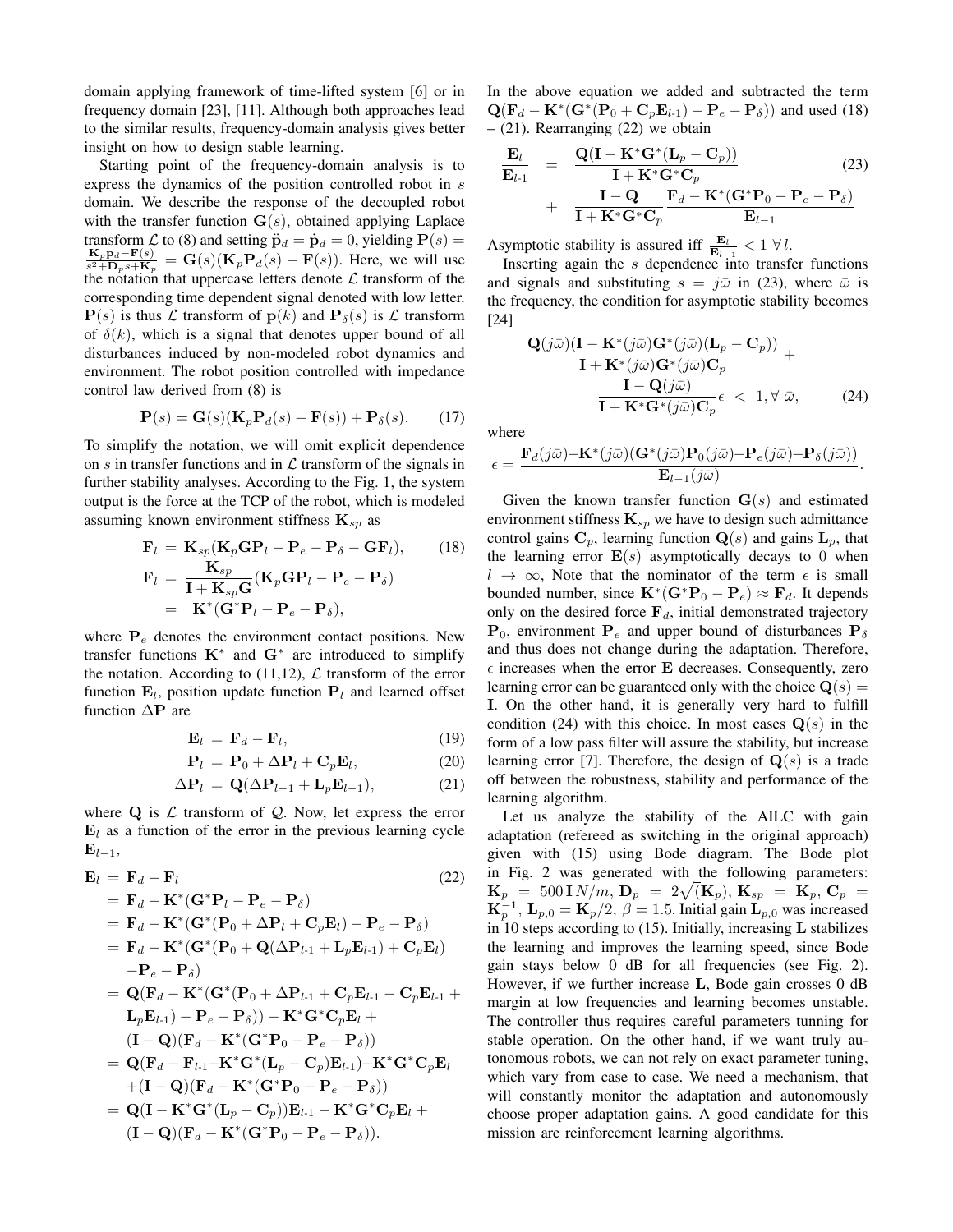

Fig. 2. Bode plot for increasing L in subsequent learning cycles. Legend numbers show learning cycles. We can see that Bode gain drops at initial learning cycles, but starts to increase in subsequent repetitions and crosses learning stability margin at 0 dB after 6 cycles.

# III. ENHANCING AILC WITH REINFORCEMENT LEARNING

Reinforcement Learning (RL) is often used in robotics for solving problems where exact models are not available. It enables a robot to autonomously find an optimal policy by direct trial-and-error exploration within its environment [25]. One of the major problems in autonomous exploration is a huge search space, which is determined by the degrees of freedom of controlled variables and underlying policy representations. The probabilistic policy improvement RL algorithms like  $PI^2$  [26] and PoWER [27] can scale to complex learning systems and minimize the number of tuning parameters. However, due to a high dimensionality of the parameter space, the adaptation speed is still low, which limits the applicability of RL for robot control. The main reason for the low adaptation speed is random search, which is usually applied in RL and is needed to ensure convergence. This gave raise to the idea to replace the random search with a more focused search process, e. g. an AILC. This way we can join the high convergence rate of the AILC algorithm with the ability of RL algorithm to discard those parts of the learning process where the robot performed badly and persist searching within those parameters where the performance was good. Note, however, that the proposed approach can be used only for problems that can be addressed by ILC. There are problems that can be solved by RL but not with ILC. e. g. when the cost function is not directly related to the control signal.

The proposed approach can resolve the potential learning instabilities of AILC. Such instabilities, unlike feedback instabilities, do not result in a sudden "explosion" of the control signal. They rather manifest through a slow raise of the tracking error, which usually results in an increased oscillation around the reference value of the control signal. Such oscillations are caused by a badly learned feedforward signal. In this paper we propose to monitor the learning cycles and optimize the feedforward ILC signal with respect to a given criterion. RL algorithm is a perfect candidate to implement this optimization process.

Although there are many similarities between ILC and RL [28], there are differences in how they act. While ILC acts directly on signals, RL acts on states or parameters that describe the control signals. Therefore, in order to integrate ILC and RL algorithms, it is necessary to parametrize the time varying ILC parameters. A suitable choice for this parametrization are radial basis function (RBF). Our approach aims at modifying the feedforward control signals  $\Delta p(k)$ ,  $\Delta q(k)$  and learning gains  $\mathbf{L}_p$ ,  $\mathbf{L}_q$ , which are initially set by AILC algorithm  $(11) - (16)$ . Note that learning gains in AILC formulation do not depend on time, since they change only after each learning cycle. Here we will encode them as time variable signals  $L_p(k)$  and  $L_q(k)$  in order to let the RL algorithm to optimize their values in each time sample. Namely, in original AILC formulation, feedforward control signals  $\Delta p(k)$ ,  $\Delta q(k)$  depend only on the past tracking errors and fixed learning gains. By introducing time variability of the learning gains, one can better shape the feedforward control signals.

The signals described above are thus encoded as a weighted sum of M Gaussian kernels for each parameter dimension

$$
\Delta p_j(k) = \frac{\sum_{i=1}^M w_{p,i,j} \Psi_i(k \Delta t)}{\sum_{i=1}^M \Psi_i(k \Delta t)}, \ j = 1, 2, 3, \qquad (25)
$$

$$
\Delta q_j(k) = \frac{\sum_{i=1}^M w_{q,i,j} \Psi_i(k \Delta t)}{\sum_{i=1}^M \Psi_i(k \Delta t)}, \ j = 1, 2, 3, \qquad (26)
$$

$$
L_{p,j}(k) = \frac{\sum_{i=1}^{M} w_{pL,i,j} \Psi_i(k\Delta t)}{\sum_{i=1}^{M} \Psi_i(k\Delta t)}, \ j = 1, 2, 3, \quad (27)
$$

$$
L_{q,j}(k) = \frac{\sum_{i=1}^{M} w_{qL,i,j} \Psi_i(k\Delta t)}{\sum_{i=1}^{M} \Psi_i(k\Delta t)}, \ j = 1, 2, 3, \quad (28)
$$

where

$$
\Psi_i(t) = \exp\left(-h_i\left(t - c_i\right)^2\right) \tag{29}
$$

Here  $\Delta t$  is the sampling time,  $c_i$  are the centers of radial basis functions distributed along the time evolution of the trajectory, and  $h_i > 0$  their widths. Weights  $w_{p/q/L_p/L_q,i,j}$ determine the shape of the corresponding signal.

To calculate  $w_{p,i,j}$  from  $\Delta p_j(k)$ ,  $1 \leq k \leq T$ , we need to solve

$$
\mathbf{B}\mathbf{w}_{p,j} = \mathbf{u},\tag{30}
$$

with

$$
\mathbf{w}_{p,j} = \begin{bmatrix} w_{p,1,j} \\ \vdots \\ w_{p,M,j} \end{bmatrix}, \mathbf{u} = \begin{bmatrix} \Delta p_j(1) \\ \vdots \\ \Delta p_j(T) \end{bmatrix}, \qquad (31)
$$

and the system matrix  $\mathbf{B} \in \mathbb{R}^{T \times M}$  defined as

$$
\mathbf{B} = \begin{bmatrix} \frac{\psi_1(\Delta t)}{\sum_{j=1}^M \psi_j(\Delta t)} & \cdots & \frac{\psi_M(\Delta t)}{\sum_{j=1}^M \psi_j(\Delta t)} \\ \vdots & \vdots & \vdots \\ \frac{\psi_1(T\Delta t)}{\sum_{j=1}^M \psi_j(T\Delta t)} & \cdots & \frac{\psi_M(T\Delta t)}{\sum_{j=1}^M \psi_j(T\Delta t)} \end{bmatrix} . \tag{32}
$$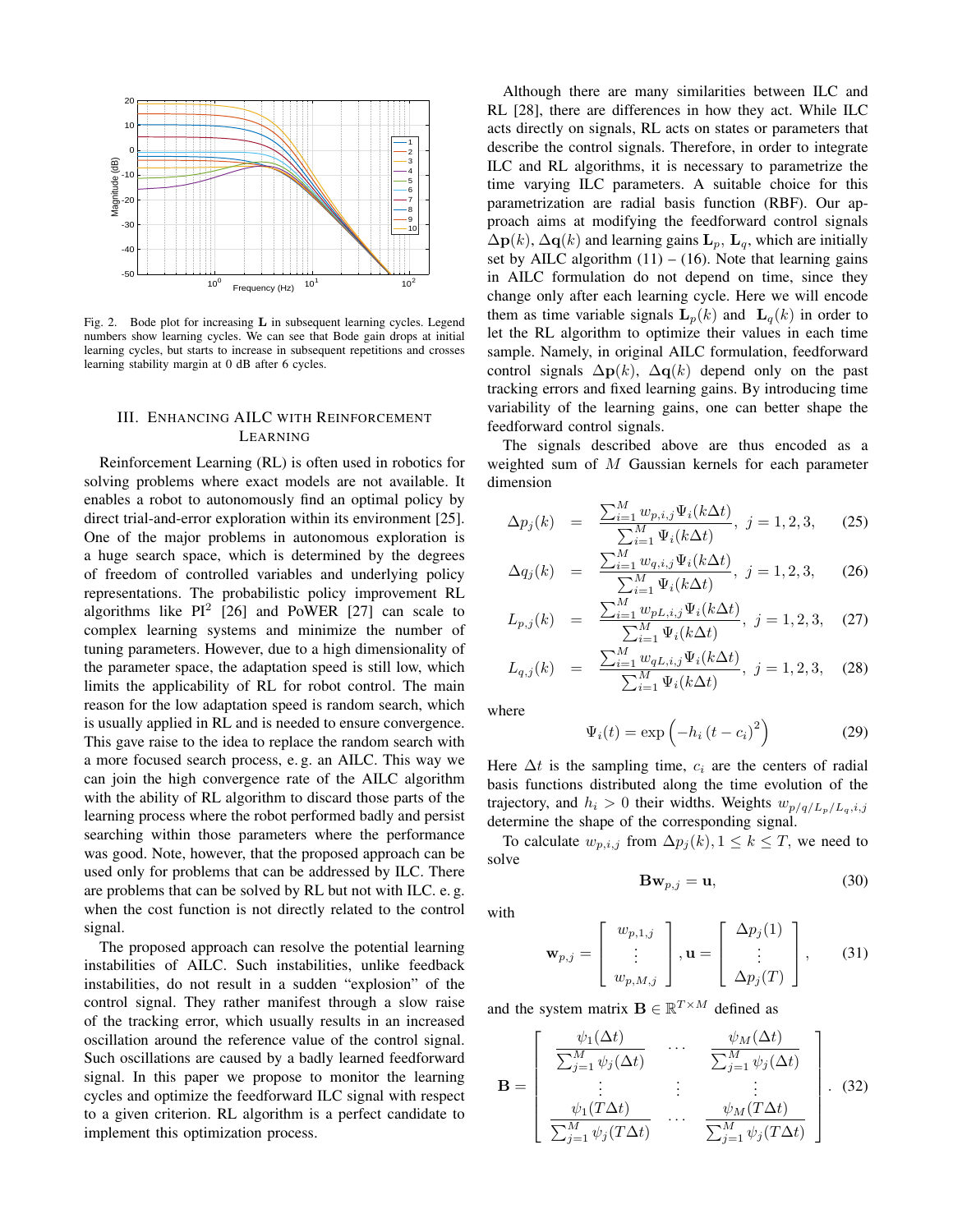The weights  $w_{q,j}$ ,  $w_{p_k,j}$  and  $w_{q_k,j}$  are calculated in the same way.

In order to apply RL, a cost function has to be defined [25]. For the learning of control signals, both the immediate and terminal costs are important. A straightforward choice for the immediate cost might be the norm of the tracking error at the current time. However, a simple norm of the tracking error might not be appropriate to detect unstable learning. There are many ways how to detect instable behavior, such as passivity observers [29], stability observers [30], instability indexes [31], etc. In this work we propose to detect learning instabilities by observing oscillations of the force error signal. The Bode plot depicted in Fig. 2 shows that the stability margin is violated at low frequencies with improper learning parameter settings. Consequently, learning instability will be manifested as low frequency oscillations, which can be evaluated by calculation of the signal envelope using Hilbert transform [32]. The proposed cost function combines this criteria with the norm of force and torque tracking errors. Immediate cost can be thus calculated as

$$
c_i(k) = ||\mathbf{e}_f(k)|| + ||\mathbf{e}_q(k)|| + ||\mathcal{H}(\mathbf{e}_f(k))|| + ||\mathcal{H}(\mathbf{e}_q(k))||
$$
\n(33)

where  $H$  denotes the Hilbert transform. Terminal cost  $c_t$ is application dependent and therefore cannot be defined independently of the task. It usually describes how well the robot accomplished the desired task.

After each execution of the task (rollout), new weights for  $\Delta$ p,  $\Delta$ q L<sub>p</sub>, and L<sub>q</sub> are calculated as

$$
\mathbf{W}^* = \Upsilon(\pi, \mathbf{W}, \mathbf{c}_i, \mathbf{c}_t) \tag{34}
$$

where  $\pi$  denotes the set of all signals  $\Delta \mathbf{p}(t)$ ,  $\Delta \mathbf{q}(t)$ ,  $\mathbf{L}_p(t)$ ,  $\mathbf{L}_q(t)$ ,  $\mathbf{f}(t)$ ,  $\boldsymbol{\gamma}(t)$ , W combines all weights  $\mathbf{w}_{p,j}$ ,  $\mathbf{w}_{q,j}$ ,  ${\bf w}_{p_L,j}$ ,  ${\bf w}_{q_L,j}$ ,  $j=1,2,3$ , and  ${\bf c}_i$ ,  ${\bf c}_t$  denote all intermediate and terminal costs obtained during exploration. Υ denotes the reinforcement learning algorithm, e.g.  $PI<sup>2</sup>$  [26]. A good description of  $PI^2$  can be found in [33]. New control signals  $\Delta \mathbf{p}^*(k)$ ,  $\Delta \mathbf{q}^*(k)$  and ILC parameters  $\mathbf{L}_p^*(k)$ ,  $\mathbf{L}_q^*(k)$  are calculated from optimized weights  $W^*$  using Eqs. (25) – (28). In order to speed up learning and reject the unsuccessful attempts, the input data to (34) are reordered after each learning cycle using importance sampling [25]. The entire learning procedure is summarized in Algorithm 1.

Note that encoding of the signals with RBFs smooths the original signals. As shown in [34], the output signals generated by RBFs can be approximated with signals passed though a second order low pass filter, whose cutoff frequency depends on the number of kernel function M and widths of kernel functions  $h_i$ . Therefore it is not necessary to explicitly implement the low pass filter  $Q$  in (12), (14), which is otherwise needed to improve the learning stability at higher frequencies [7], [34]. The entire control scheme of this new algorithm, referred to as AILC-RL, is outlined in Fig. 3.

## IV. EXPERIMENTAL EVALUATION

The proposed approach was experimentally evaluated on a challenging task of bi-manual glass wiping. This task is

## Algorithm 1: trajectory adaptation scheme

- Input: reference trajectory and force-torque profiles  $\mathbf{p}_0(k), \mathbf{q}_0(k), \mathbf{f}_d(k), \boldsymbol{\gamma}_d(k), k = 1, \ldots, T$ initialize control gains  $\mathbf{K}_p$ ,  $\mathbf{K}_q$ ,  $\mathbf{D}_p$ ,  $\mathbf{D}_q$  and dynamic and kinematic parameters H, h, J initialize ILC gains  $L_{p,0}$ ,  $L_{q,0}$ ,  $C_p$ , and  $C_q$ initialize compensation signals  $\Delta \mathbf{p} = \Delta \mathbf{q} = 0$ **Output:** optimal control signal  $\Delta p(k)$ ,  $\Delta q(k)$  and ILC gains  $\mathbf{L}_p(k)$ ,  $\mathbf{L}_q(k)$
- 1 for  $l = 1, \ldots$ , max learning cycles do
- 2 execute one step of AILC  $(11) (16)$
- $3$  collect intermediate costs  $c_i$  and terminal cost  $c_t$
- 4 calculate weights  $w_p$ ,  $w_q$ ,  $w_{pL}$  and  $w_{qL}$  from  $\Delta$ p<sub>l</sub>(k),  $\Delta$ q<sub>l</sub>(k),  $\mathbf{L}_{p,l}(k)$  and  $\mathbf{L}_{q,l}(k)$  using regression (30)
- 5 save data in the importance sampler
- 6 estimate new optimized weights using RL (34)
- using (25) (28) calculate  $\Delta \mathbf{p}_{l+1}(k)$ ,  $\Delta \mathbf{q}_{l+1}(k)$ ,
- $\mathbf{L}_{p,l+1}$ , and  $\mathbf{L}_{q,l+1}$  from optimized weights  $\mathbf{W}^*$



Fig. 3. Block diagram of position part of AILC-RL control scheme. The arrow through  $L_p$  block indicates that  $L_p$  is not constant but changes with every time sample according to the estimated value from  $PI<sup>2</sup>$  algorithm.

naturally described in cylindrical coordinate system with coordinates  $[r \varphi z]^T$ . The initial trajectory for this task was obtained by human demonstration applying kinesthetic guiding for cylindrically shaped glasses. After that, we replaced the glass with a rectangular, cone-shaped glass (see Fig. 4). The goal was to improve and adapt the demonstrated motion by assuring perfect tracking of force-torque profiles after learning. Experimental setup consisted of two 7 degrees of freedom KUKA LWR 4 robot arms, mounted on torso with one rotational degree of freedom. The right and left robot arm held the glass and the sponge with the Barret hand, as shown in Fig. 4.

For bi-manual robot control we applied coordinated taskspace framework as presented in [35]. Within this framework, a bi-manual task is decoupled into relative and absolute coordinates [36], which can be controlled independently. In this task only relative coordinates are important for the performance of the task, as it is generally unimportant where the robot holds the glass during wiping. Consequently, this task was characterized by a large null space with 8 redundant degrees of freedom. The relative coordinates were controlled with impedance control law  $(3)$ ,  $(4)$ . The initial parameters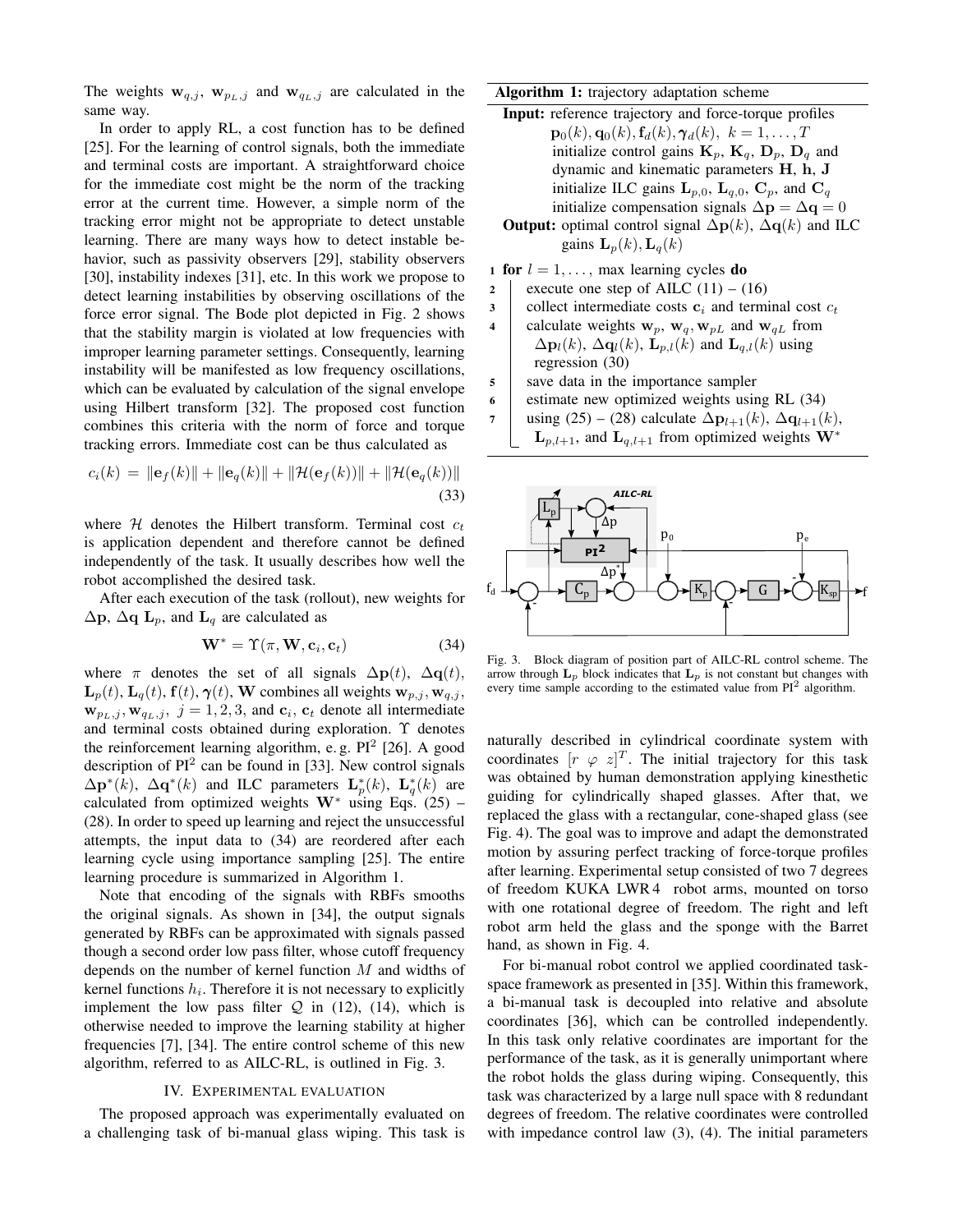

Fig. 4. The image above shows the demonstration of a glass wiping policy. Bi-manual task adaptation to a glass with different geometry using AILC-RL is shown in the image below. Note that we substituted round shaped glass with the rectangular shaped one in order to show the adaptation capabilities of the proposed approach.

were set as follows:  $\mathbf{K}_p = 200 \, \text{IN/m}$ ,  $\mathbf{K}_q = 100 \, \text{INm/rd}$ ,  ${\bf C}_p \,\,=\,\, {\bf K}_p^{-1}, \,\, {\bf C}_q \,\,=\,\, {\bf K}_q^{-1}, \,\, {\bf L}_p \,\,=\,\, {\bf C}_p/2, \,\, {\bf L}_q \,\,=\,\, {\bf C}_q/2,$  $\beta = 1.35$ ,  $\mathbf{f}_d = \text{diag}(5, 0, 0)$  N,  $\boldsymbol{\gamma}_d = \mathbf{0}$  Nm. The terminal cost was defined as the norm of the tracking errors

$$
c_t = \sum_{k=1}^{T} ||\mathbf{e}_f(k)|| + ||\mathbf{e}_q(k)||)
$$
 (35)

In our learning experiment 20 learning cycles were executed. Fig. 5 shows radial forces  $f_r$  measured by a wrist mounted ATI force-torque sensor, radial force error  $e_{f_r}$ , radial compensation signal  $\Delta p_r$ , the learned ILC gain for the radial dimension  $L_{p_r}$  and the intermediate  $c_i$  and terminal costs  $c_t$  during the subsequent adaptation cycles. For clarity, results are shown for radial cylindrical relative coordinate (r) only, as most of adaptation happens in this direction.

We compared the performance of the proposed AILC-RL with AILC controller with the same settings. The result of comparison is shown in terminal cost bar of Fig. 5. Note that the initial convergence of AILC is comparable to AILC-RL, in some cases AILC even converges slightly faster. This occurs because  $PI^2$  algorithm combines all past roll outs to predict new values, which slows down the initial convergence. However, after 8 iterations AILC starts to diverge, whereas AILC-RL still improves the cost and overall performance. Note also that time dependent learning gains  $L_{p,r}$  converge to steady state values after 10 learning cycles.

#### V. CONCLUSIONS

In this paper we proposed a new algorithm for adaptation of control policies using AILC and RL based on force feedback. The resulting AILC-RL algorithm effectively combines fast convergence of ILC and robustness of RL. We also showed how ILC can be applied for the learning of orientation displacements represented by unit quaternions. In order to increase the exploration ability of standard ILC, we applied AILC with gain adaptation policy. Perhaps the most important feature of the proposed algorithm is that it always results in a stable policy, even though the original AILC algorithm can exhibit learning instabilities. This property was obtained by adding RL-based optimization layer to the algorithm, which constantly monitors and optimizes feedforward compensations signals, AILC gains, and tracking errors. Consequently, the proposed learning algorithm does not require careful parameter tuning to assure stable performance. Here we note that the applied RL algorithm generates the new and improved policies based on search provided by AILC.

Our goal was to assure compliant behavior during adaptation. For this reason we applied impedance controller with admittance-based force feedback. The proposed learning approach was validated in a bi-manual glass wiping experiment.

## **REFERENCES**

- [1] S. Thrun and T. Mitchell, "Lifelong robot learning," *Robotics and Autonomous Systems*, vol. 15, no. 1-2, 1995.
- [2] J. Peters, K. Mülling, J. Kober, D. Nguyen-Tuong, and O. Krömer, *Towards Motor Skill Learning for Robotics*. Berlin, Heidelberg: Springer Berlin Heidelberg, 2011, pp. 469–482.
- [3] D. Nguyen-Tuong and J. Peters, "Model Learning for Robot Control: A Survey," *Cognitive Processing*, vol. 12, no. 4, pp. 319–340, 2011.
- [4] S. Schaal, C. Atkeson, and S. Vijayakumar, "Scalable techniques from nonparametric statistics for real time robot learning," *Applied Intelligence*, vol. 17, no. 1, pp. 49–60, 2002.
- [5] A. Ude, A. Gams, T. Asfour, and J. Morimoto, "Task-Specific Generalization of Discrete and Periodic Dynamic Movement Primitives," *IEEE Transactions on Robotics*, vol. 26, no. 5, pp. 800–815, 2010.
- [6] D. A. Bristow, M. Tharayil, and A. G. Alleyne, "A survey of iterative learning control," *IEEE Control Systems*, vol. 26, no. 3, pp. 96–114, 2006.
- [7] M. Norrlöf and S. Gunnarsson, "Experimental comparison of some classical iterative learning control algorithms," *IEEE Transactions on Robotics and Automation*, vol. 18, no. 4, pp. 636–641, 2002.
- [8] A. Tayebi, "Adaptive iterative learning control for robot manipulators," *Automatica*, vol. 40, no. 7, pp. 1195–1203, 2004.
- [9] P. R. Ouyang, B. a. Petz, and F. F. Xi, "Iterative Learning Control With Switching Gain Feedback for Nonlinear Systems," *Journal of Computational and Nonlinear Dynamics*, vol. 6, no. 1, 2011.
- [10] M. Norrlöf, "An adaptive iterative learning control algorithm with experiments on an industrial robot," *IEEE Transactions on Robotics and Automation*, vol. 18, no. 2, pp. 245–251, 2002.
- [11] J.-X. Xu, S. K. Panda, and T. H. Lee, *Real-time Iterative Learning Control*. London, UK: Springer, 2009.
- [12] J. Nakanishi, R. Cory, M. Mistry, J. Peters, and S. Schaal, "Operational Space Control: A Theoretical and Empirical Comparison," *The International Journal of Robotics Research*, vol. 27, no. 6, pp. 737 –757, 2008.
- [13] B. Nemec, L. Žlajpah, and D. Omrčen, "Comparison of null-space and minimal null-space control algorithms," *Robotica*, vol. 25, no. 5, pp. 511–520, 2007.
- [14] N. Hogan and S. P. Buerger, "Impedance and Interaction Control," *Robotics and automation handbook*, pp. 19.1–19.23, 2005.
- [15] A. Ude, "Filtering in a unit quaternion space for model-based object tracking," *Robotics and Autonomous Systems*, vol. 28, no. 2-3, pp. 163–172, 1999.
- [16] A. Ude, B. Nemec, T. Petrič, and J. Morimoto, "Orientation in Cartesian space dynamic movement primitives," in *IEEE International Conference on Robotics and Automation (ICRA)*, Hong Kong, 2014, pp. 2997–3004.
- [17] S. Chiaverini, B. Siciliano, and L. Villani, "A survey of robot interaction control schemes with experimental comparison," *IEEE/ASME Transactions on Mechatronics*, vol. 4, no. 3, pp. 273–285, 1999.
- [18] S. Jung, T. Hsia, and R. Bonitz, "Force Tracking Impedance Control of Robot Manipulators Under Unknown Environment," *IEEE Transactions on Control Systems Technology*, vol. 12, no. 3, pp. 474–483, 2004.